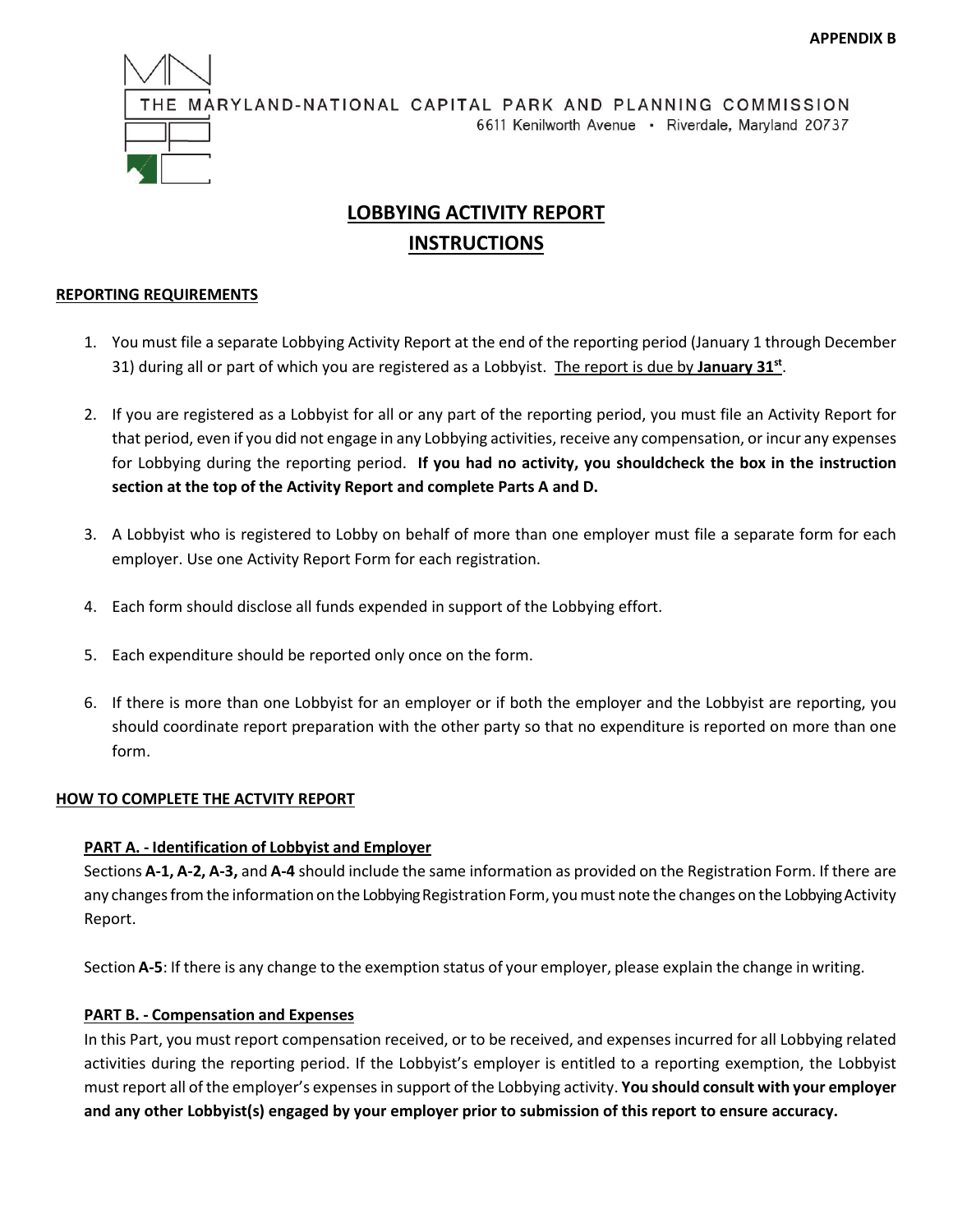**B-1**: List the total expense incurred for meals and beverages for M-NCPPC Commissioners, employees, or their immediate families. Meal expenses for the Lobbyist's own meals should be listed insection B-12. Meals and beverages that are part of special events or meetings are reported in sections B-2 and B-3

**B-2**: List the date, location, group of invitees and total expense incurred for food, beverages, and incidental expenses for all entertainment, including parties, dinners, athletic events, and other functions to which members of the Commission and employees have received written invitations.

**B-3**: List the date, location and total amount of expenses incurred for food, lodging, and scheduledentertainment of Commissioners and employees in return for participation in panels or for speaking engagements at meetings. This section includes the formal role as a participant on a panel or engagement as a speaker at a meeting that has a published agenda. It does not include mere attendance at a meeting or incidental dialogue ata meeting. If the total amount of expenditures on any one Commissioner or employee is \$200 or more for any meeting, also include the Commissioner's or employee's name and the amount expended for the person at the meeting.

**B-4**: List expenses for a ticket or free admission extended to Commissioners and employees. List only the cost or value of admission to attend a charitable, cultural or political event to which Commissioners and employees were invited by the person sponsoring or conducting the event.

**B-5**: List the value of all other gifts (other than food or beverages, special events, or meetings reported in items B-1, B-2, and B-3) made to, or for the benefit of, Commissioners or employees or their immediate families.

**B-6**: List the total compensation paid or to be paid to the registrant for Lobbying activities during the reporting period. If the Lobbying activities addressed in Part B are only a portion of the services for which the employer compensated the Lobbyist, include the prorated amount for Lobbying services in this section. If the reported compensation has been prorated, check the box in section B-5. If there are multiple-fee or contract Lobbyists within a firm registered for an employer, document the basis for the fee allocation. Do not claim another Lobbyist's compensation in this section.

**B-7**: List the total amount of salaries and other compensation paid or to be paid by the Lobbyist to staff for activities during the reporting period. Include expenses incurred by the staff for which they were reimbursed by the Lobbyist or employer.

**B-8**: List the total expenses incurred for operating the Lobbyist's office in connection with Lobbying activities included in this report. Office expenses may include rent, telephone, utilities, transportation, parking, etc. Do not include expenses reported in sections B-5 and B-6. If a fee or contract Lobbyist is not billing office costs directly, it may be sufficient to assume that these costs are included in the amount reported as compensation.

**B-9**: List the total cost of professional and technical research and other assistance in support of the Lobbying activities included in this report. Do not include expenses reported in sections B-6.

**B-10**: List the total expenses for preparing, printing, and distributing publications or other expenses that expressly encourage people to communicate with Commissioners or employees. This may include salaries, contractual employees, postage, telecommunications, electronic services, advertising, delivery services, or radio, television or billboard advertising. This amount may be prorated to reflect a portion of the publication related to Lobbying.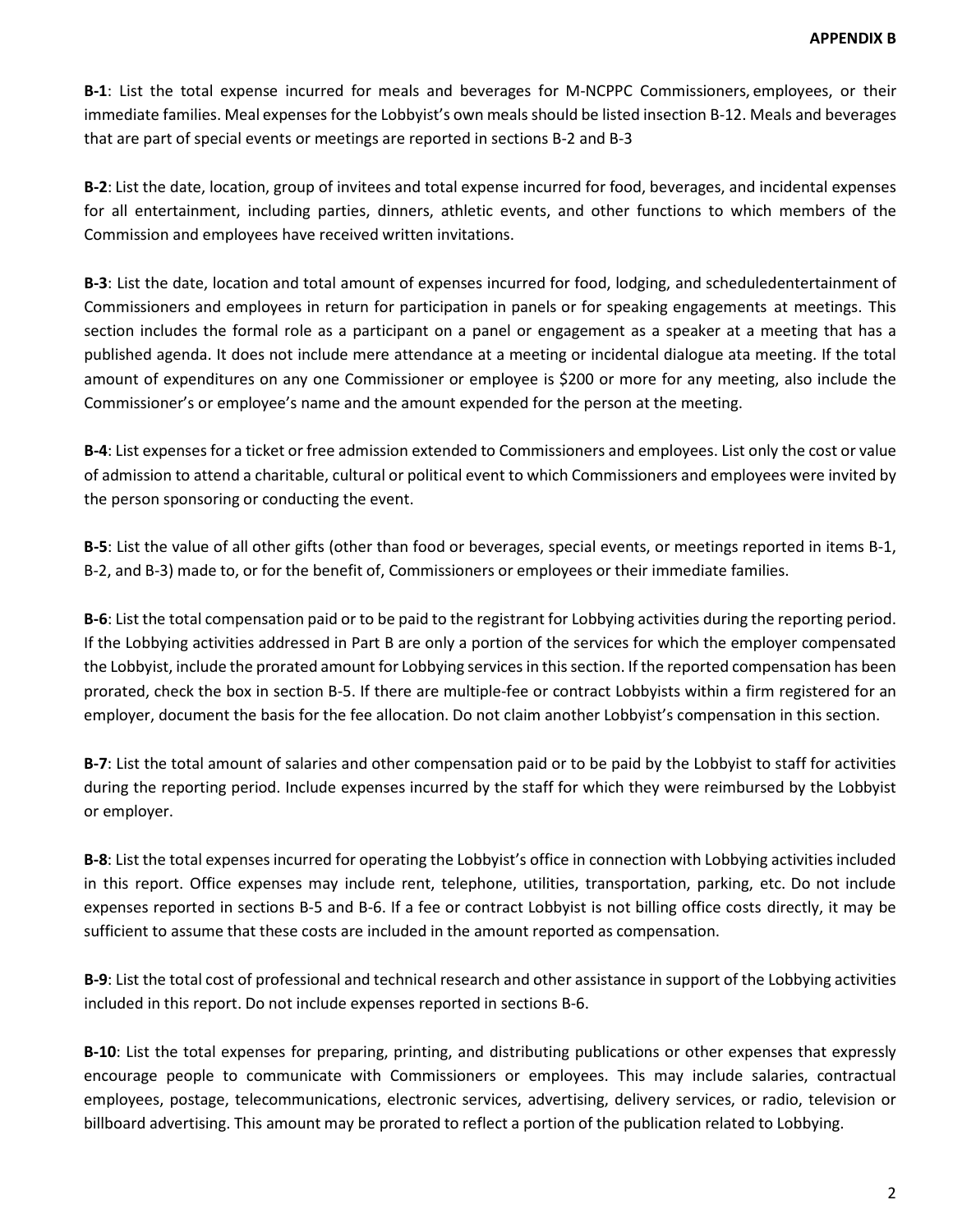**B-11**: List the names of each witness and the fees and expenses paid to each. Include the total amount of fees and expenses paid to all witnesses on the line in the column on the right.

**B-12**: List the total amount of all expenses not otherwise reported that were incurred in support of the Lobbying activities included in this report. The Lobbyist's own meals and lodging, and mileage or travel reimbursements are listed in this section.

### **PART C. - Gifts with Cumulative Value of \$75 or More**

Identify each Commissioner, employee, and member of his/her immediate family who has benefited from gifts with a cumulative value of \$75 or more during the reporting period given by the registrant or anyone acting on behalf of the registrant, whether or not given in connection with the registrant's Lobbying activities.

Gifts totaling less than \$20 in a calendar day need not be counted toward the cumulative value of \$75, but if the cumulative value is reached or exceeded, each gift of \$20 or more, thereafter, must be itemized by date, recipient, amount of value, and nature of the gift.

# **PART D. - Signature and Oath**

Sign under oath or affirmation.

### **WHERE TO SUMBIT THE ACTIVITY REPORT**

Please email all completed and signed Lobbying activity reports to: [lobbying@mncppc.org.](mailto:lobbying@mncppc.org)

For questions, contact the Office of the Executive Director at: 301-454-1740 or Maryland-National Capital Park and Planning Commission, 6611 Kenilworth Avenue, Riverdale, MD 20737.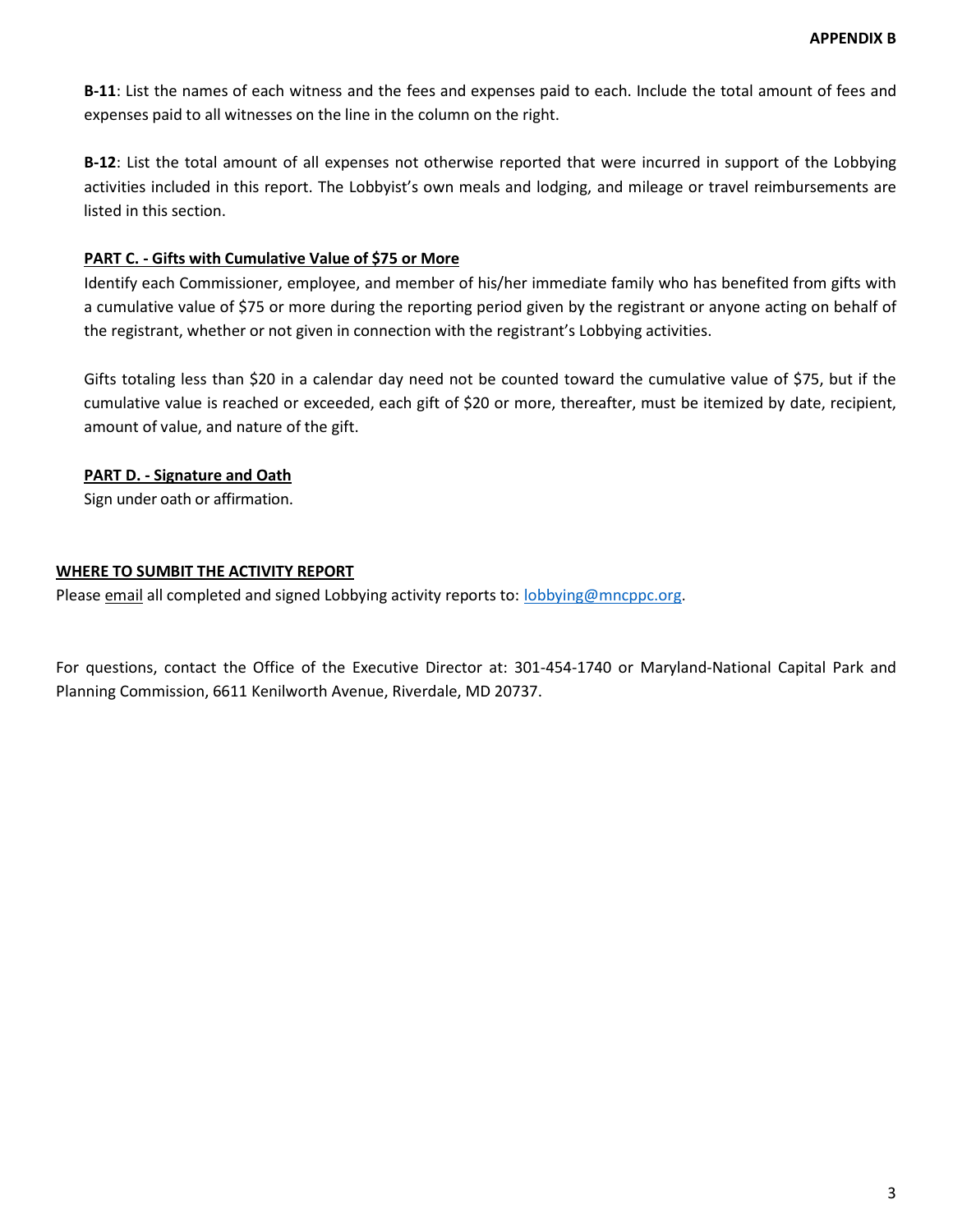

# **LOBBYING ACTIVITY REPORT**

Read the accompanying instructions carefully before completing this form. Each registrantshall file with the Commission, one report per reporting period, under oath, concerning Lobbying activities. The reports shall be filed by **January 31st** covering the reporting period from January 1<sup>st</sup> through December 31<sup>st</sup> of the prior year. If the registrant is not an individual, an authorized officer or agent of the registrant shall sign the form.

- 1. If you had reportable expenses or compensation during the reporting period, complete Parts A through D oftheActivity Report. A separate activity report is required for each individual or entity from whom the registrant receives compensation.
- 2. If you had no reportable expenses or compensation during the reporting period, but were registered to engage in Lobbying, check here\_\_\_\_ and complete Parts A and D.

Is this a termination report? \_\_\_\_Yes \_\_\_\_\_ No. If "Yes", provide date of termination \_\_\_\_\_\_\_\_\_\_\_\_\_\_

### **Part A. - Identification of Lobbyist and Employer**

A-1. Identifying information (if different from registration form, please contact M-NCPPC):

- a) Lobbyist's Name:
- b) Permanent Address (include business name, if applicable: \_\_\_\_\_\_\_\_\_\_\_\_\_\_\_\_\_\_\_\_
- c) Business Telephone: (\_\_\_\_\_) \_\_\_\_\_\_\_\_\_\_\_\_\_\_\_\_\_\_\_\_\_\_\_\_

A-2. Identification of Others Required to Register:

a) Was any other person required to register as a Lobbyist on behalf of the person or organizationI identified in section A-1? Yes No

\_\_\_\_\_\_\_\_\_\_\_\_\_\_\_\_\_\_\_\_\_\_\_\_\_\_\_\_\_\_\_\_\_\_\_\_\_\_\_\_\_\_\_\_\_\_\_\_\_\_\_\_\_\_\_\_\_\_\_\_\_\_\_\_\_\_\_\_\_\_\_\_\_\_\_\_\_\_\_\_\_\_\_\_\_\_\_\_\_\_\_ \_\_\_\_\_\_\_\_\_\_\_\_\_\_\_\_\_\_\_\_\_\_\_\_\_\_\_\_\_\_\_\_\_\_\_\_\_\_\_\_\_\_\_\_\_\_\_\_\_\_\_\_\_\_\_\_\_\_\_\_\_\_\_\_\_\_\_\_\_\_\_\_\_\_\_\_\_\_\_\_\_\_\_\_\_\_\_\_\_\_\_ \_\_\_\_\_\_\_\_\_\_\_\_\_\_\_\_\_\_\_\_\_\_\_\_\_\_\_\_\_\_\_\_\_\_\_\_\_\_\_\_\_\_\_\_\_\_\_\_\_\_\_\_\_\_\_\_\_\_\_\_\_\_\_\_\_\_\_\_\_\_\_\_\_\_\_\_\_\_\_\_\_\_\_\_\_\_\_\_\_\_\_

\_\_\_\_\_\_\_\_\_\_\_\_\_\_\_\_\_\_\_\_\_\_\_\_\_\_\_\_\_\_\_\_\_\_\_\_\_\_\_\_\_\_\_\_\_\_\_\_\_\_\_\_\_\_\_\_\_\_\_\_\_\_\_\_\_\_\_\_\_\_\_\_\_\_\_\_\_\_\_\_\_\_\_\_\_\_\_\_\_\_\_ \_\_\_\_\_\_\_\_\_\_\_\_\_\_\_\_\_\_\_\_\_\_\_\_\_\_\_\_\_\_\_\_\_\_\_\_\_\_\_\_\_\_\_\_\_\_\_\_\_\_\_\_\_\_\_\_\_\_\_\_\_\_\_\_\_\_\_\_\_\_\_\_\_\_\_\_\_\_\_\_\_\_\_\_\_\_\_\_\_\_\_

\_\_\_\_\_\_\_\_\_\_\_\_\_\_\_\_\_\_\_\_\_\_\_\_\_\_\_\_\_\_\_\_\_\_\_\_\_\_\_\_\_\_\_\_\_\_\_\_\_\_\_\_\_\_\_\_\_\_\_\_\_\_\_\_\_\_\_\_\_\_\_\_\_\_\_\_\_\_\_\_\_\_\_\_\_\_\_\_\_\_\_ \_\_\_\_\_\_\_\_\_\_\_\_\_\_\_\_\_\_\_\_\_\_\_\_\_\_\_\_\_\_\_\_\_\_\_\_\_\_\_\_\_\_\_\_\_\_\_\_\_\_\_\_\_\_\_\_\_\_\_\_\_\_\_\_\_\_\_\_\_\_\_\_\_\_\_\_\_\_\_\_\_\_\_\_\_\_\_\_\_\_\_

b) If the answer to a) is "Yes," identify each such person below and provide contact information:

### A-3. Identification of Employer:

a) Identify the person or organization that compensated the Lobbyist for activities requiring this report: Name: \_\_\_\_\_\_\_\_\_\_\_\_\_\_\_\_\_\_\_\_\_\_\_\_\_\_\_\_\_\_\_\_\_\_\_\_\_\_\_\_\_\_\_\_\_\_\_\_\_\_\_\_\_\_\_\_\_\_\_\_\_\_\_\_\_\_\_\_\_\_\_\_\_\_\_\_\_\_\_\_\_\_\_\_\_

Permanent Address: \_\_\_\_\_\_\_\_\_\_\_\_\_\_\_\_\_\_\_\_\_\_\_\_\_\_\_\_\_\_\_\_\_\_\_\_\_\_\_\_\_\_\_\_\_\_\_\_\_\_\_\_\_\_\_\_\_\_\_\_\_\_\_\_\_\_\_\_\_\_\_\_\_

Business Telephone: (\_\_\_\_\_) \_\_\_\_\_\_\_\_\_\_\_\_\_\_\_\_\_\_\_\_\_\_\_\_

Nature of Business

b) Identify any other entities the Lobbyist represents regarding the matters covered by this report. (Ifnone, write "none".): \_\_\_\_\_\_\_\_\_\_\_\_\_\_\_\_\_\_\_\_\_\_\_\_\_\_\_\_\_\_\_\_\_\_\_\_\_\_\_\_\_\_\_\_\_\_\_\_\_\_\_\_\_\_\_\_\_\_\_\_\_\_\_\_\_\_\_\_\_\_\_\_\_\_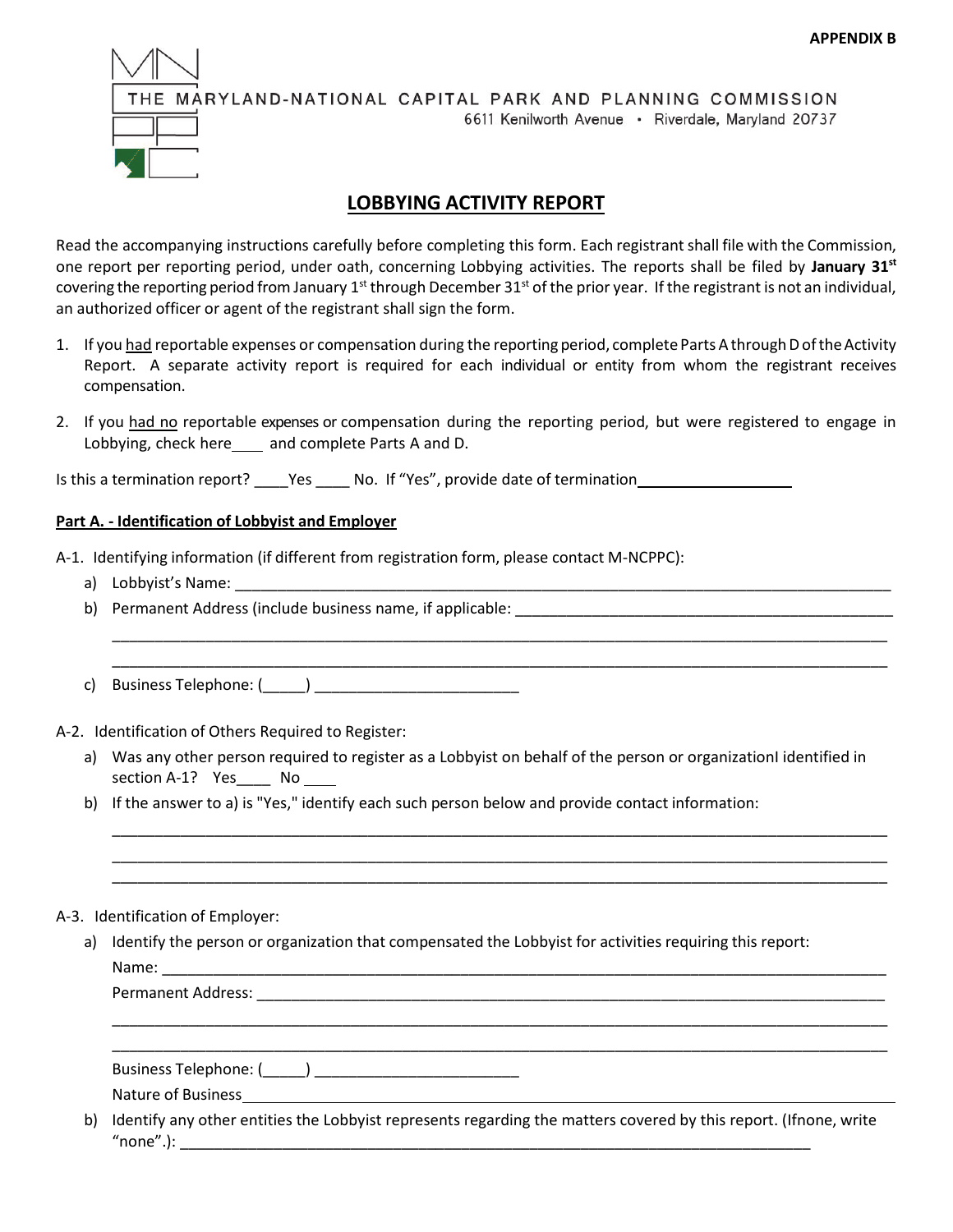#### A-4. Registration Information:

a) State the period (include both beginning and ending month, day, and year) for which the registration iseffective:

\_\_\_\_\_\_\_\_\_\_\_\_\_\_\_\_\_\_\_\_\_\_\_\_\_\_\_\_\_\_\_\_\_\_\_\_\_\_\_\_\_\_\_\_\_\_\_\_\_\_\_\_\_\_\_\_\_\_\_\_\_\_\_\_\_\_\_\_\_\_\_\_\_\_\_\_\_\_\_\_\_\_\_\_\_\_\_\_\_\_\_

to

- b) Identify the matters on which the Lobbyist acted or employed someone to act during the registration period covered by this report:
- A-5. Does the employer listed in A-3 claim to be exempt from Lobbyist registration and reporting because all expenditures requiring registration and reporting will be reported by the above Lobbyist or another Lobbyist acting on its behalf? Yes No

\_\_\_\_\_\_\_\_\_\_\_\_\_\_\_\_\_\_\_\_\_\_\_\_\_\_\_\_\_\_\_\_\_\_\_\_\_\_\_\_\_\_\_\_\_\_\_\_\_\_\_\_\_\_\_\_\_\_\_\_\_\_\_\_\_\_\_\_\_\_\_\_\_\_\_\_\_\_\_\_\_\_\_\_\_\_\_\_\_\_\_\_\_\_\_ \_\_\_\_\_\_\_\_\_\_\_\_\_\_\_\_\_\_\_\_\_\_\_\_\_\_\_\_\_\_\_\_\_\_\_\_\_\_\_\_\_\_\_\_\_\_\_\_\_\_\_\_\_\_\_\_\_\_\_\_\_\_\_\_\_\_\_\_\_\_\_\_\_\_\_\_\_\_\_\_\_\_\_\_\_\_\_\_\_\_\_\_\_\_\_ \_\_\_\_\_\_\_\_\_\_\_\_\_\_\_\_\_\_\_\_\_\_\_\_\_\_\_\_\_\_\_\_\_\_\_\_\_\_\_\_\_\_\_\_\_\_\_\_\_\_\_\_\_\_\_\_\_\_\_\_\_\_\_\_\_\_\_\_\_\_\_\_\_\_\_\_\_\_\_\_\_\_\_\_\_\_\_\_\_\_\_\_\_\_\_

If the exemption claimed differs from the registration form, please explain in writing:

### **Part B. - Compensation and Expenses**

Enter total expenditures on acts requiring registration in each of the following categories.

| $B-1.$ | Meals and beverages for M-NCPPC Commissioners, employees, or their<br>immediate families. (Do not include expenses for meal and beverages which are<br>part of specialevents or meetings and are reported in Section B-2 or Section B-3                                                                                                                                                                                                          |             |
|--------|--------------------------------------------------------------------------------------------------------------------------------------------------------------------------------------------------------------------------------------------------------------------------------------------------------------------------------------------------------------------------------------------------------------------------------------------------|-------------|
|        | below.)                                                                                                                                                                                                                                                                                                                                                                                                                                          | $B-1$ \$    |
| $B-2.$ | List date, location, group of invitees and total expenses for all entertainment,<br>includingparties, dinners, athletic events, and other functions to which any of the<br>M-NCPPC Commissioners or employees are invited. ________________________________                                                                                                                                                                                      |             |
|        |                                                                                                                                                                                                                                                                                                                                                                                                                                                  | Total B-2   |
|        | <u> 1989 - Johann John Stoff, deutscher Stoffen und der Stoffen und der Stoffen und der Stoffen und der Stoffen</u>                                                                                                                                                                                                                                                                                                                              | Expenses \$ |
| $B-3.$ | Expenses of food, lodging, and scheduled entertainment of M-NCPPC<br>Commissioners and employees for a meeting which is given in return for<br>participation in a panel or speaking engagement at the meeting. List date,<br>location, and total expense for each meeting. If the total amount in expenses on<br>any one Commissioner or employee is \$200or more for any meeting, also include<br>the person's name and the amount expended for |             |
|        |                                                                                                                                                                                                                                                                                                                                                                                                                                                  | Total B-3   |
|        | <u> 1990 - Andrea Stadt Britain, amerikan berlandar berlandar berlandar berlanda berlanda berlanda berlanda berl</u>                                                                                                                                                                                                                                                                                                                             | Expenses \$ |
| $B-4$  | Expenses for tickets or free admission to Commissioners and employees to<br>attend charitable, cultural, or political events where a Commissioner or employee<br>is invited bythe event holder. List the event, location, date, M-NCPPC unit and                                                                                                                                                                                                 |             |
|        | <u> 1989 - Johann Stoff, amerikansk politiker (d. 1989)</u>                                                                                                                                                                                                                                                                                                                                                                                      | Total B-4   |
|        |                                                                                                                                                                                                                                                                                                                                                                                                                                                  | Expenses \$ |
| $B-5.$ | Gifts to, or for, M-NCPPC Commissioners, employees or their immediate families                                                                                                                                                                                                                                                                                                                                                                   |             |
|        | (notincluding sums reported in B-1, B-2, B-3, and B-4).                                                                                                                                                                                                                                                                                                                                                                                          | $B-5$ \$    |